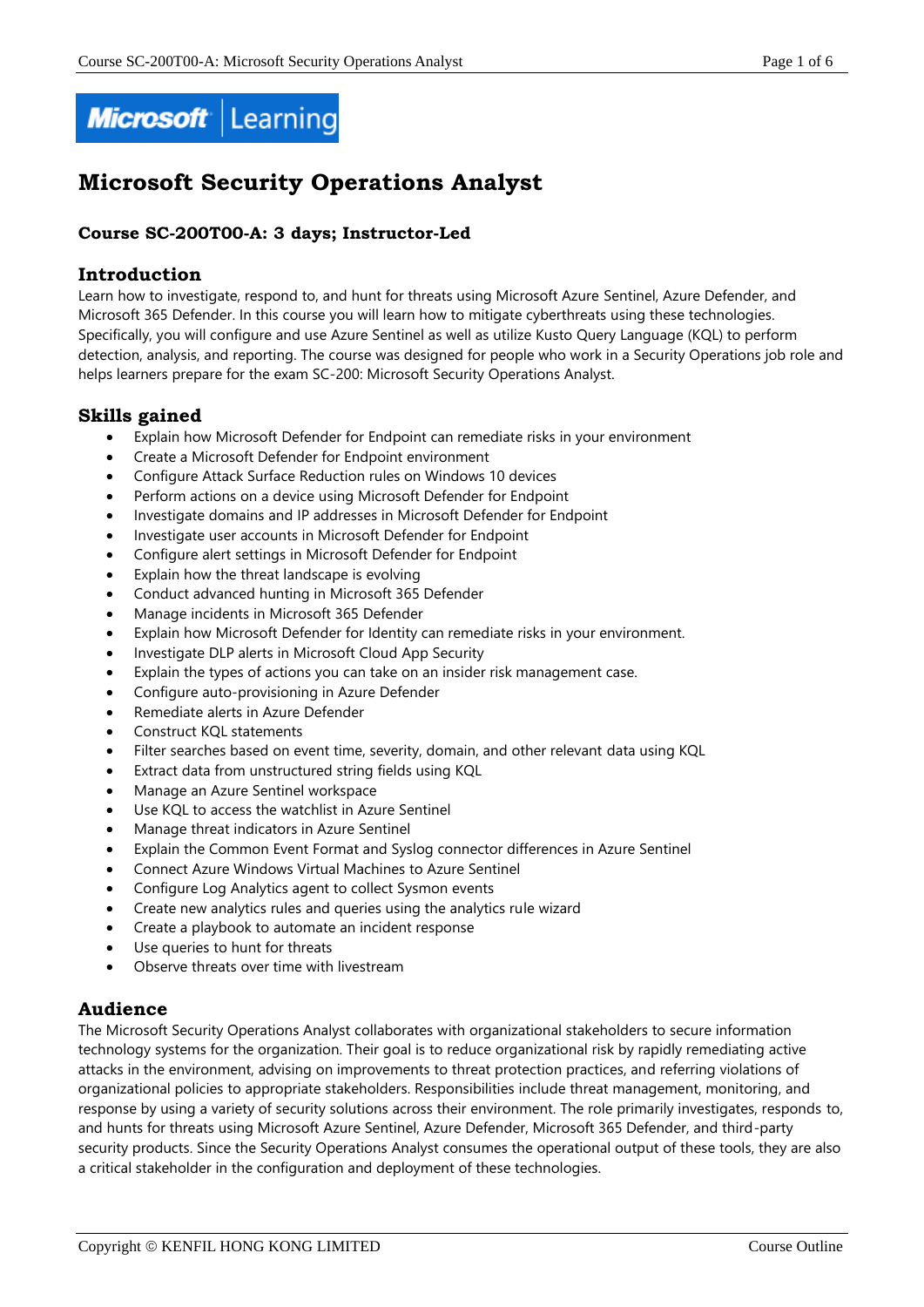Job role: Security Engineer, Security Operations Analyst Preparation for exam: [SC-200](https://docs.microsoft.com/en-us/learn/certifications/exams/sc-200)

# **Prerequisites**

- Basic understanding of Microsoft 365
- Fundamental understanding of Microsoft security, compliance, and identity products
- Intermediate understanding of Windows 10
- Familiarity with Azure services, specifically Azure SQL Database and Azure Storage
- Familiarity with Azure virtual machines and virtual networking
- Basic understanding of scripting concepts.

# **Course Outline**

# **Module 1: Mitigate threats using Microsoft Defender for Endpoint**

Implement the Microsoft Defender for Endpoint platform to detect, investigate, and respond to advanced threats. Learn how Microsoft Defender for Endpoint can help your organization stay secure. Learn how to deploy the Microsoft Defender for Endpoint environment, including onboarding devices and configuring security. Learn how to investigate incidents and alerts using Microsoft Defender for Endpoints. Perform advanced hunting and consult with threat experts. You will also learn how to configure automation in Microsoft Defender for Endpoint by managing environmental settings.. Lastly, you will learn about your environment's weaknesses by using Threat and Vulnerability Management in Microsoft Defender for Endpoint.

#### **Lessons**

- Protect against threats with Microsoft Defender for Endpoint
- Deploy the Microsoft Defender for Endpoint environment
- Implement Windows 10 security enhancements with Microsoft Defender for Endpoint
- Manage alerts and incidents in Microsoft Defender for Endpoint
- Perform device investigations in Microsoft Defender for Endpoint
- Perform actions on a device using Microsoft Defender for Endpoint
- Perform evidence and entities investigations using Microsoft Defender for Endpoint
- Configure and manage automation using Microsoft Defender for Endpoint
- Configure for alerts and detections in Microsoft Defender for Endpoint
- Utilize Threat and Vulnerability Management in Microsoft Defender for Endpoint

# **Lab : Mitigate threats using Microsoft Defender for Endpoint**

- Deploy Microsoft Defender for Endpoint
- Mitigate Attacks using Defender for Endpoint

After completing this module, students will be able to:

- Define the capabilities of Microsoft Defender for Endpoint
- Configure Microsoft Defender for Endpoint environment settings
- Configure Attack Surface Reduction rules on Windows 10 devices
- Investigate alerts in Microsoft Defender for Endpoint
- Describe device forensics information collected by Microsoft Defender for Endpoint
- Conduct forensics data collection using Microsoft Defender for Endpoint
- Investigate user accounts in Microsoft Defender for Endpoint
- Manage automation settings in Microsoft Defender for Endpoint
- Manage indicators in Microsoft Defender for Endpoint
- Describe Threat and Vulnerability Management in Microsoft Defender for Endpoint

# **Module 2: Mitigate threats using Microsoft 365 Defender**

Analyze threat data across domains and rapidly remediate threats with built-in orchestration and automation in Microsoft 365 Defender. Learn about cybersecurity threats and how the new threat protection tools from Microsoft protect your organization's users, devices, and data. Use the advanced detection and remediation of identity-based threats to protect your Azure Active Directory identities and applications from compromise.

- Introduction to threat protection with Microsoft 365
- Mitigate incidents using Microsoft 365 Defender
- Protect your identities with Azure AD Identity Protection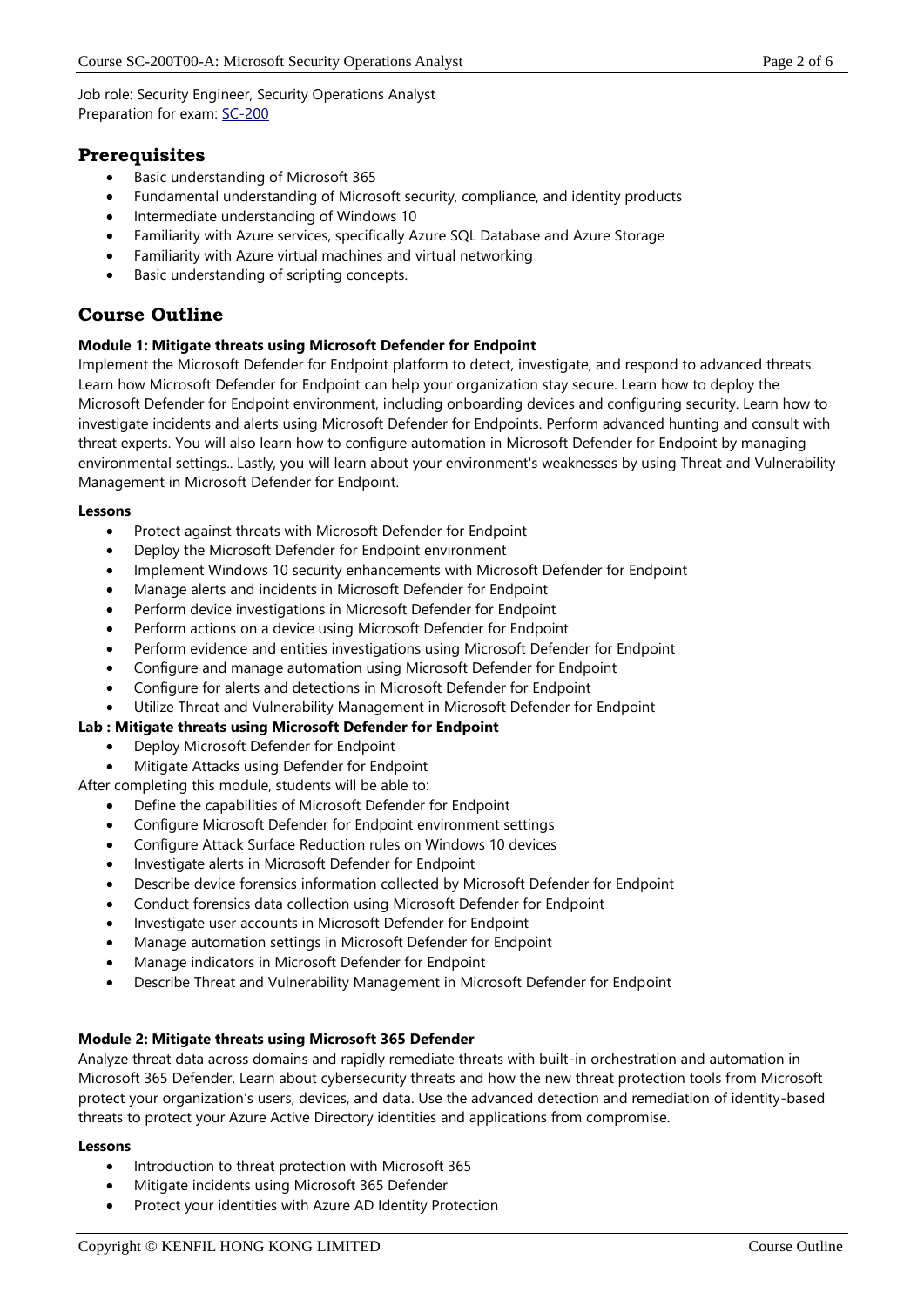- Remediate risks with Microsoft Defender for Office 365
- Safeguard your environment with Microsoft Defender for Identity
- Secure your cloud apps and services with Microsoft Cloud App Security
- Respond to data loss prevention alerts using Microsoft 365
- Manage insider risk in Microsoft 365

# **Lab : Mitigate threats using Microsoft 365 Defender**

• Mitigate Attacks with Microsoft 365 Defender

After completing this module, students will be able to:

- Explain how the threat landscape is evolving.
- Manage incidents in Microsoft 365 Defender
- Conduct advanced hunting in Microsoft 365 Defender
- Describe the investigation and remediation features of Azure Active Directory Identity Protection.
- Define the capabilities of Microsoft Defender for Endpoint.
- Explain how Microsoft Defender for Endpoint can remediate risks in your environment.
- Define the Cloud App Security framework
- Explain how Cloud Discovery helps you see what's going on in your organization

#### **Module 3: Mitigate threats using Azure Defender**

Use Azure Defender integrated with Azure Security Center, for Azure, hybrid cloud, and on-premises workload protection and security. Learn the purpose of Azure Defender, Azure Defender's relationship to Azure Security Center, and how to enable Azure Defender. You will also learn about the protections and detections provided by Azure Defender for each cloud workload. Learn how you can add Azure Defender capabilities to your hybrid environment.

#### **Lessons**

- Plan for cloud workload protections using Azure Defender
- Explain cloud workload protections in Azure Defender
- Connect Azure assets to Azure Defender
- Connect non-Azure resources to Azure Defender
- Remediate security alerts using Azure Defender

# **Lab : Mitigate threats using Azure Defender**

- Deploy Azure Defender
- Mitigate Attacks with Azure Defender
- After completing this module, students will be able to:
	- Describe Azure Defender features
	- **Explain Azure Security Center features**
	- Explain which workloads are protected by Azure Defender
	- Explain how Azure Defender protections function
	- Configure auto-provisioning in Azure Defender
	- Describe manual provisioning in Azure Defender
	- Connect non-Azure machines to Azure Defender
	- Describe alerts in Azure Defender
	- Remediate alerts in Azure Defender
	- Automate responses in Azure Defender

# **Module 4: Create queries for Azure Sentinel using Kusto Query Language (KQL)**

Write Kusto Query Language (KQL) statements to query log data to perform detections, analysis, and reporting in Azure Sentinel. This module will focus on the most used operators. The example KQL statements will showcase security related table queries. KQL is the query language used to perform analysis on data to create analytics, workbooks, and perform hunting in Azure Sentinel. Learn how basic KQL statement structure provides the foundation to build more complex statements. Learn how to summarize and visualize data with a KQL statement provides the foundation to build detections in Azure Sentinel. Learn how to use the Kusto Query Language (KQL) to manipulate string data ingested from log sources.

- Construct KQL statements for Azure Sentinel
- Analyze query results using KQL
- Build multi-table statements using KQL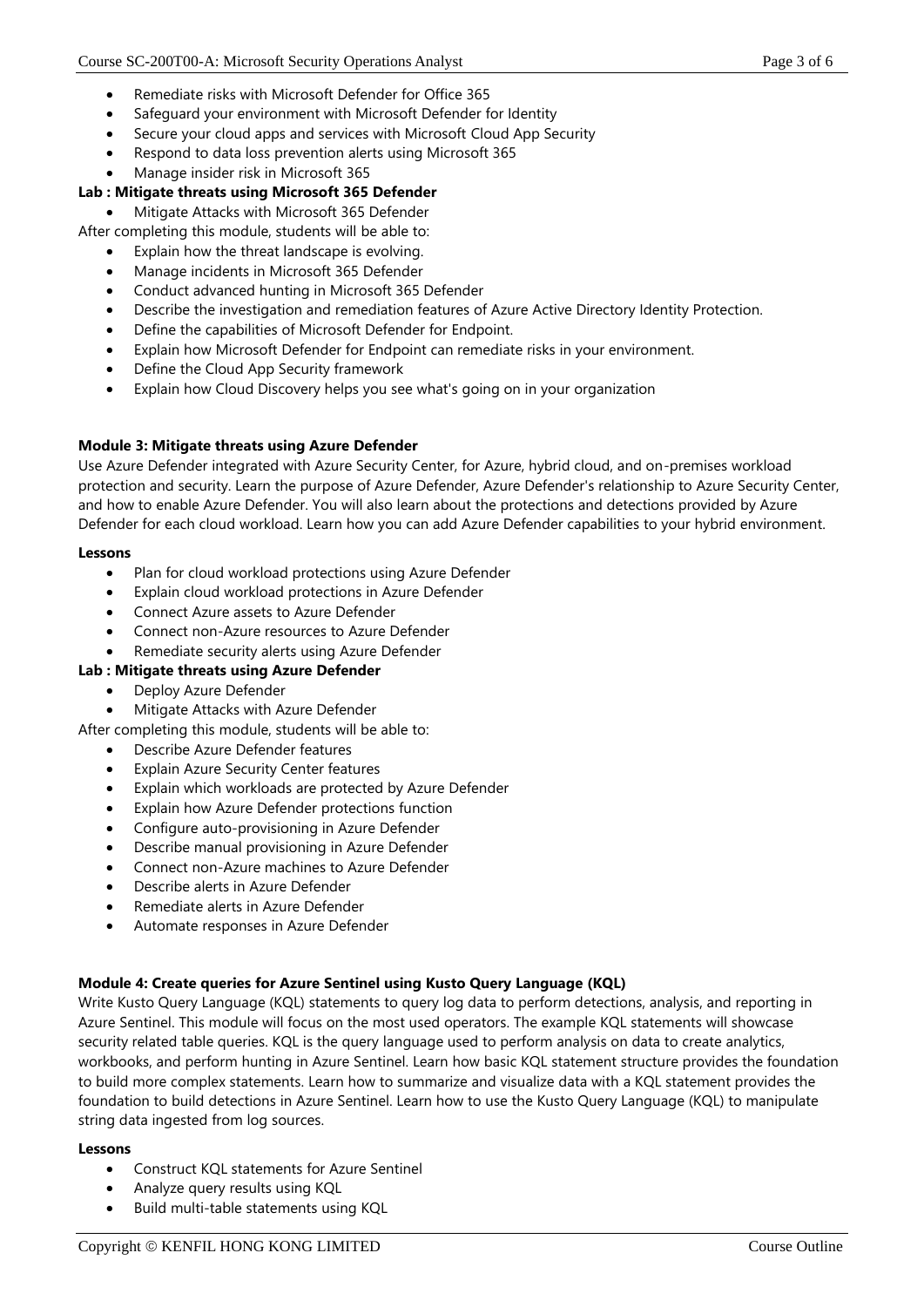• Work with data in Azure Sentinel using Kusto Query Language

# **Lab : Create queries for Azure Sentinel using Kusto Query Language (KQL)**

- Construct Basic KQL Statements
- Analyze query results using KQL
- Build multi-table statements using KQL
- Work with string data using KQL statements
- After completing this module, students will be able to:
	- Construct KQL statements
	- Search log files for security events using KQL
	- Filter searches based on event time, severity, domain, and other relevant data using KQL
	- Summarize data using KQL statements
	- Render visualizations using KQL statements
	- Extract data from unstructured string fields using KQL
	- Extract data from structured string data using KQL
	- Create Functions using KQL

# **Module 5: Configure your Azure Sentinel environment**

Get started with Azure Sentinel by properly configuring the Azure Sentinel workspace. Traditional security information and event management (SIEM) systems typically take a long time to set up and configure. They're also not necessarily designed with cloud workloads in mind. Azure Sentinel enables you to start getting valuable security insights from your cloud and on-premises data quickly. This module helps you get started. Learn about the architecture of Azure Sentinel workspaces to ensure you configure your system to meet your organization's security operations requirements. As a Security Operations Analyst, you must understand the tables, fields, and data ingested in your workspace. Learn how to query the most used data tables in Azure Sentinel.

#### **Lessons**

- Introduction to Azure Sentinel
- Create and manage Azure Sentinel workspaces
- Query logs in Azure Sentinel
- Use watchlists in Azure Sentinel
- Utilize threat intelligence in Azure Sentinel

# **Lab : Configure your Azure Sentinel environment**

- Create an Azure Sentinel Workspace
	- Create a Watchlist
	- Create a Threat Indicator

After completing this module, students will be able to:

- Identify the various components and functionality of Azure Sentinel.
- Identify use cases where Azure Sentinel would be a good solution.
- Describe Azure Sentinel workspace architecture
- Install Azure Sentinel workspace
- Manage an Azure Sentinel workspace
- Create a watchlist in Azure Sentinel
- Use KQL to access the watchlist in Azure Sentinel
- Manage threat indicators in Azure Sentinel
- Use KQL to access threat indicators in Azure Sentinel

# **Module 6: Connect logs to Azure Sentinel**

Connect data at cloud scale across all users, devices, applications, and infrastructure, both on-premises and in multiple clouds to Azure Sentinel. The primary approach to connect log data is using the Azure Sentinel provided data connectors. This module provides an overview of the available data connectors. You will get to learn about the configuration options and data provided by Azure Sentinel connectors for Microsoft 365 Defender.

- Connect data to Azure Sentinel using data connectors
- Connect Microsoft services to Azure Sentinel
- Connect Microsoft 365 Defender to Azure Sentinel
- Connect Windows hosts to Azure Sentinel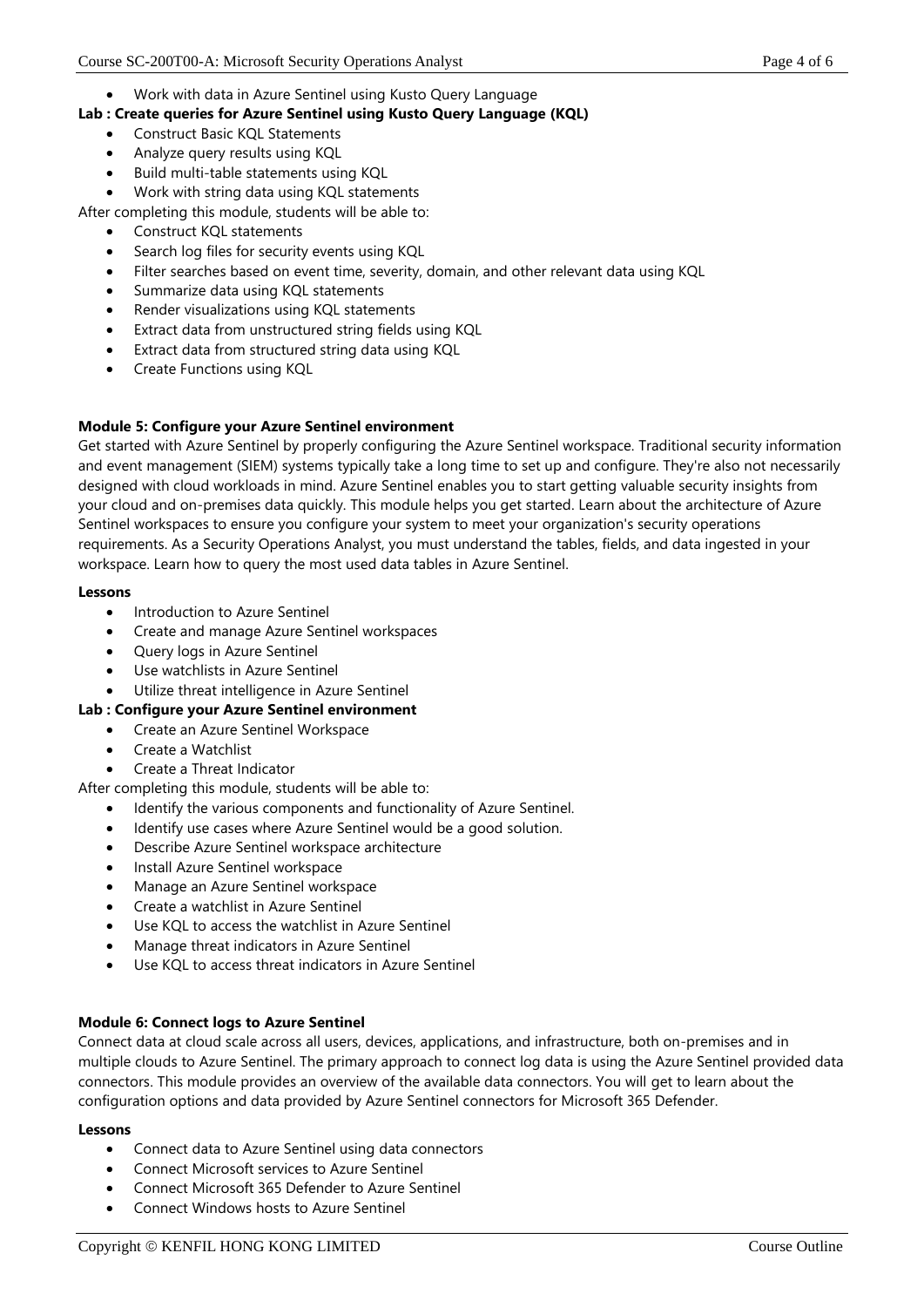- Connect Common Event Format logs to Azure Sentinel
- Connect syslog data sources to Azure Sentinel
- Connect threat indicators to Azure Sentinel

### **Lab : Connect logs to Azure Sentinel**

- Connect Microsoft services to Azure Sentinel
- Connect Windows hosts to Azure Sentinel
- Connect Linux hosts to Azure Sentinel
- Connect Threat intelligence to Azure Sentinel

After completing this module, students will be able to:

- Explain the use of data connectors in Azure Sentinel
- Explain the Common Event Format and Syslog connector differences in Azure Sentinel
- Connect Microsoft service connectors
- Explain how connectors auto-create incidents in Azure Sentinel
- Activate the Microsoft 365 Defender connector in Azure Sentinel
- Connect Azure Windows Virtual Machines to Azure Sentinel
- Connect non-Azure Windows hosts to Azure Sentinel
- Configure Log Analytics agent to collect Sysmon events
- Explain the Common Event Format connector deployment options in Azure Sentinel
- Configure the TAXII connector in Azure Sentinel
- View threat indicators in Azure Sentinel

#### **Module 7: Create detections and perform investigations using Azure Sentinel**

Detect previously uncovered threats and rapidly remediate threats with built-in orchestration and automation in Azure Sentinel. You will learn how to create Azure Sentinel playbooks to respond to security threats. You'll investigate Azure Sentinel incident management, learn about Azure Sentinel events and entities, and discover ways to resolve incidents. You will also learn how to query, visualize, and monitor data in Azure Sentinel.

#### **Lessons**

- Threat detection with Azure Sentinel analytics
- Threat response with Azure Sentinel playbooks
- Security incident management in Azure Sentinel
- Use entity behavior analytics in Azure Sentinel
- Query, visualize, and monitor data in Azure Sentinel

#### **Lab : Create detections and perform investigations using Azure Sentinel**

- Create Analytical Rules
- Model Attacks to Define Rule Logic
- Mitigate Attacks using Azure Sentinel
- Create Workbooks in Azure Sentinel

After completing this module, students will be able to:

- Explain the importance of Azure Sentinel Analytics.
- Create rules from templates.
- Manage rules with modifications.
- Explain Azure Sentinel SOAR capabilities.
- Create a playbook to automate an incident response.
- Investigate and manage incident resolution.
- Explain User and Entity Behavior Analytics in Azure Sentinel
- **Explore entities in Azure Sentinel**
- Visualize security data using Azure Sentinel Workbooks.

# **Module 8: Perform threat hunting in Azure Sentinel**

In this module, you'll learn to proactively identify threat behaviors by using Azure Sentinel queries. You'll also learn to use bookmarks and livestream to hunt threats. You will also learn how to use notebooks in Azure Sentinel for advanced hunting.

- Threat hunting with Azure Sentinel
- Hunt for threats using notebooks in Azure Sentinel